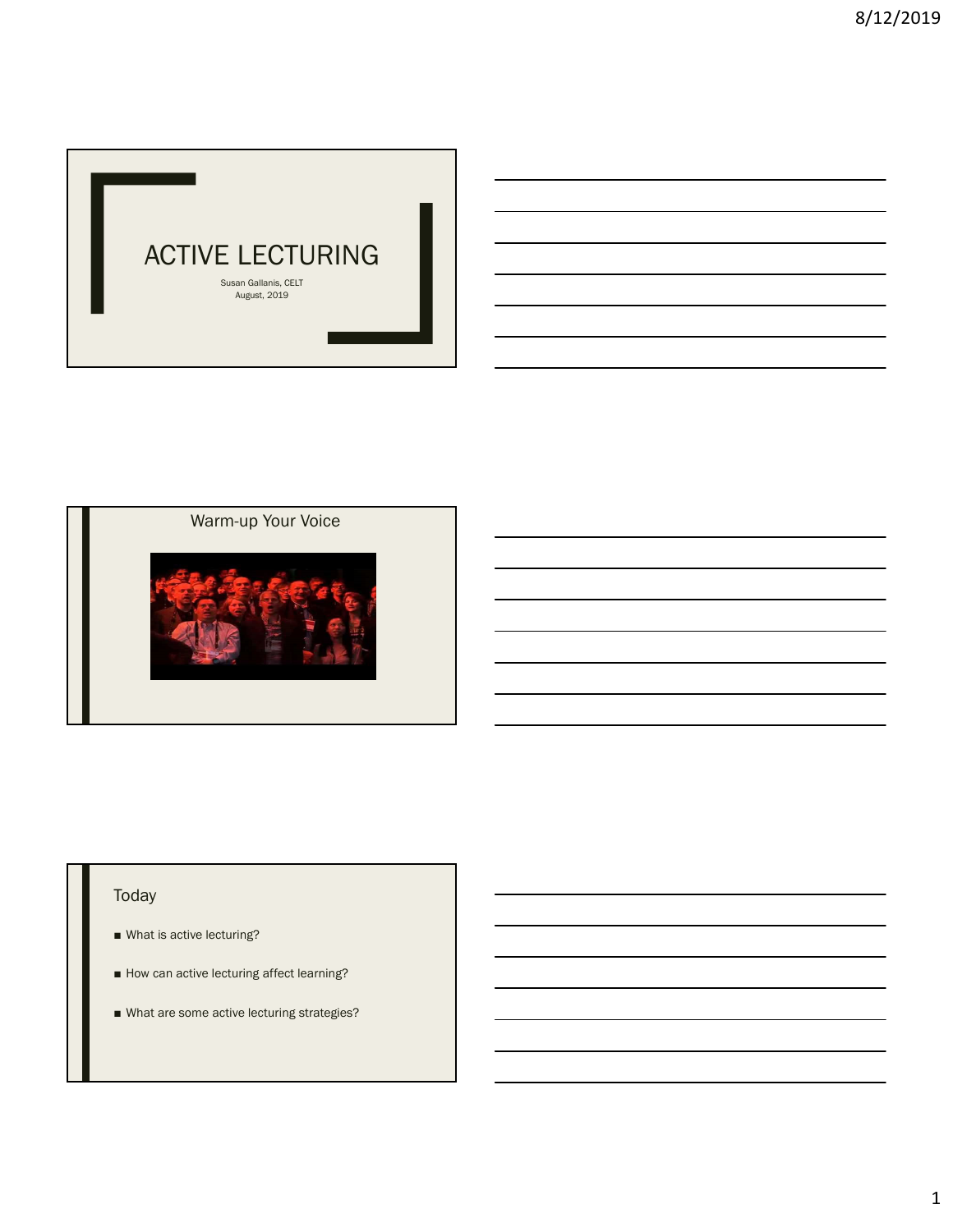What is active lecturing?

I hear and I forget. I see and I remember. I do and I understand. **Confucius** 



### How can active lecturing impact learning?

- Builds foundational knowledge.
- Activates Working/Short Term<br>Memory.
- Can help build Long Term Memory.
- Can help students to make<br>connections to existing knowledge
- Can help students create new<br>knowledge.



### Before lecture begins…

- Short (90 second) attention getter: video clip, poem, puzzle, image
- Pose a thought question
- Share lecture outcome questions
- Your learning objectives can help you formulate questions.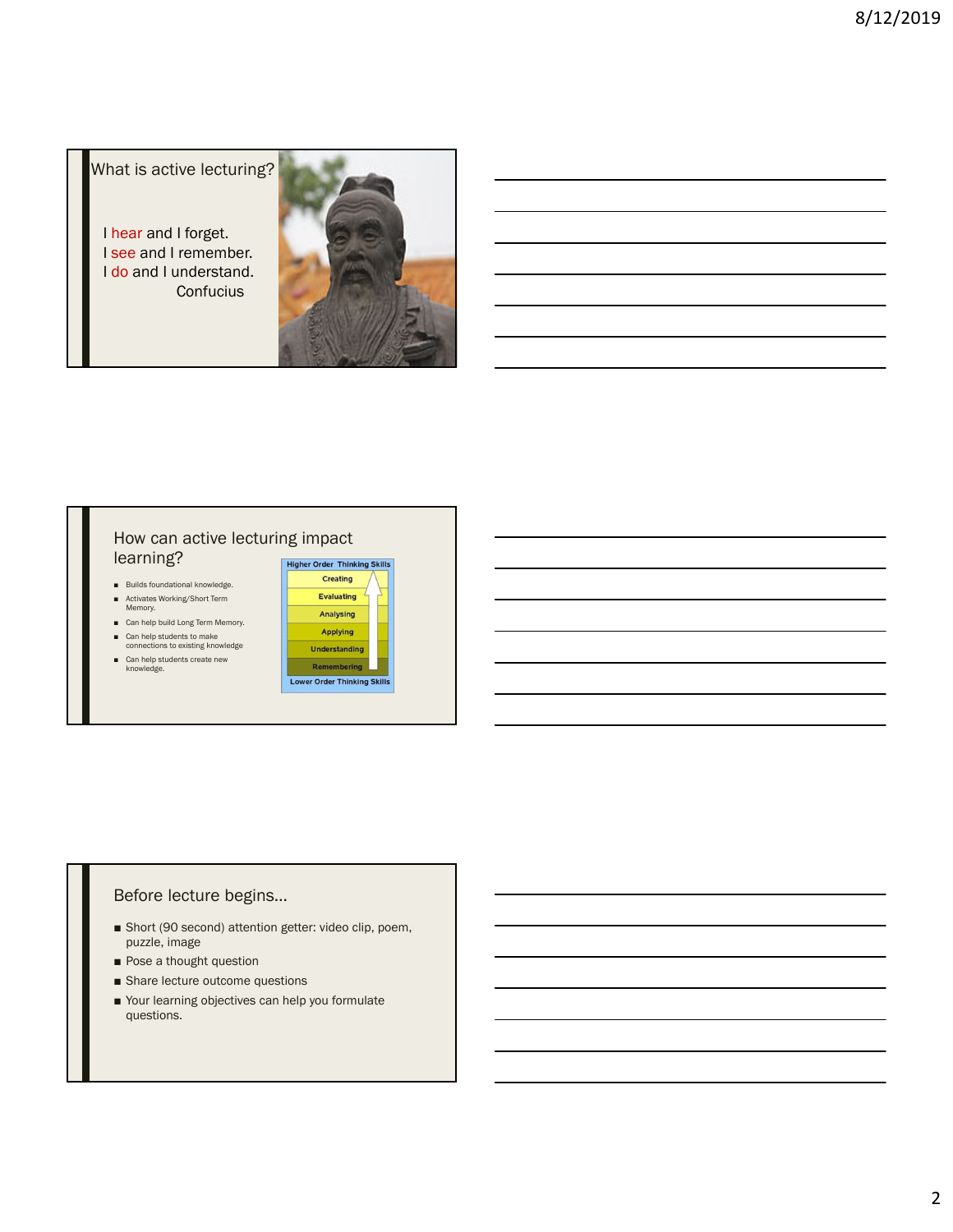### Lecture Strategies

- **Lecture in chunks (** $\sim$  **15 minutes)** avoids cognitive overload.
- Lecture as if students have done the reading.



## Lecture Strategies, cont'd.

- Stories
- Metaphors, analogies
- Show enthusiasm, energy
- Movement

## Lecture Strategies, cont'd.

- Clear vocal signals (Bligh, 2000)
	- *Global signals (i.e., new topic)*
	- *Key point signals*
	- *Local signals (i.e., connect to book or slide)*
	- *Aside signals*
	- *Example signals*
	- *Meta-review signals*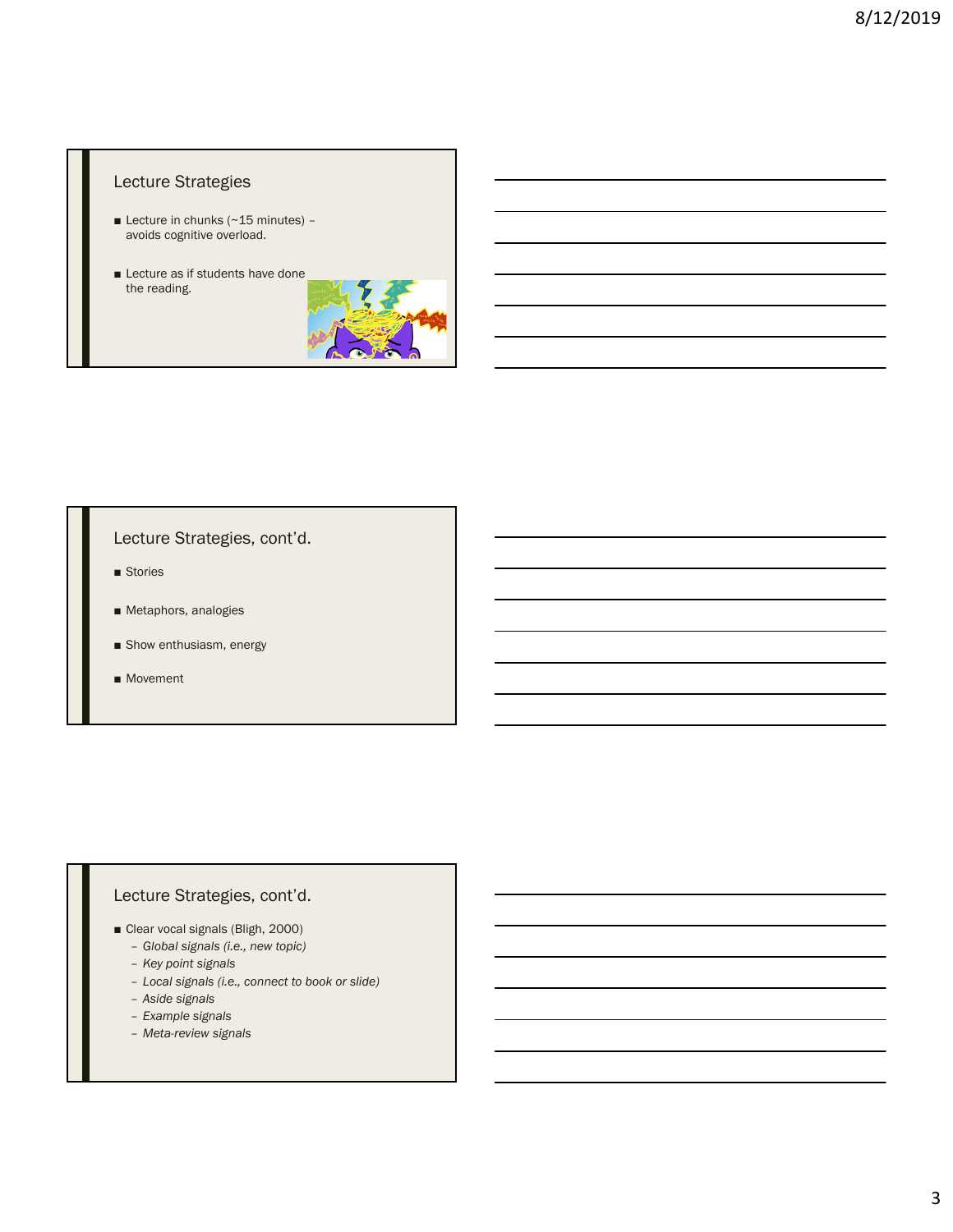## Lecture Strategies, cont'd.

■ Help students see the value in the content



## Use PowerPoint effectively

- Reduce visual and verbal overload
	- Richard Mayer's work
	- Use visuals to enhance what you say
	- Reduce text on each slide



#### What to do between the lecture chunks

- Discussion
- Video clip
- Polling
- Lecture "wrappers"
- Concept maps
- Case studies
- Think-pair-share
- One-minute paper
- Questions for critical thinking
- 
- Lecture outcome questions